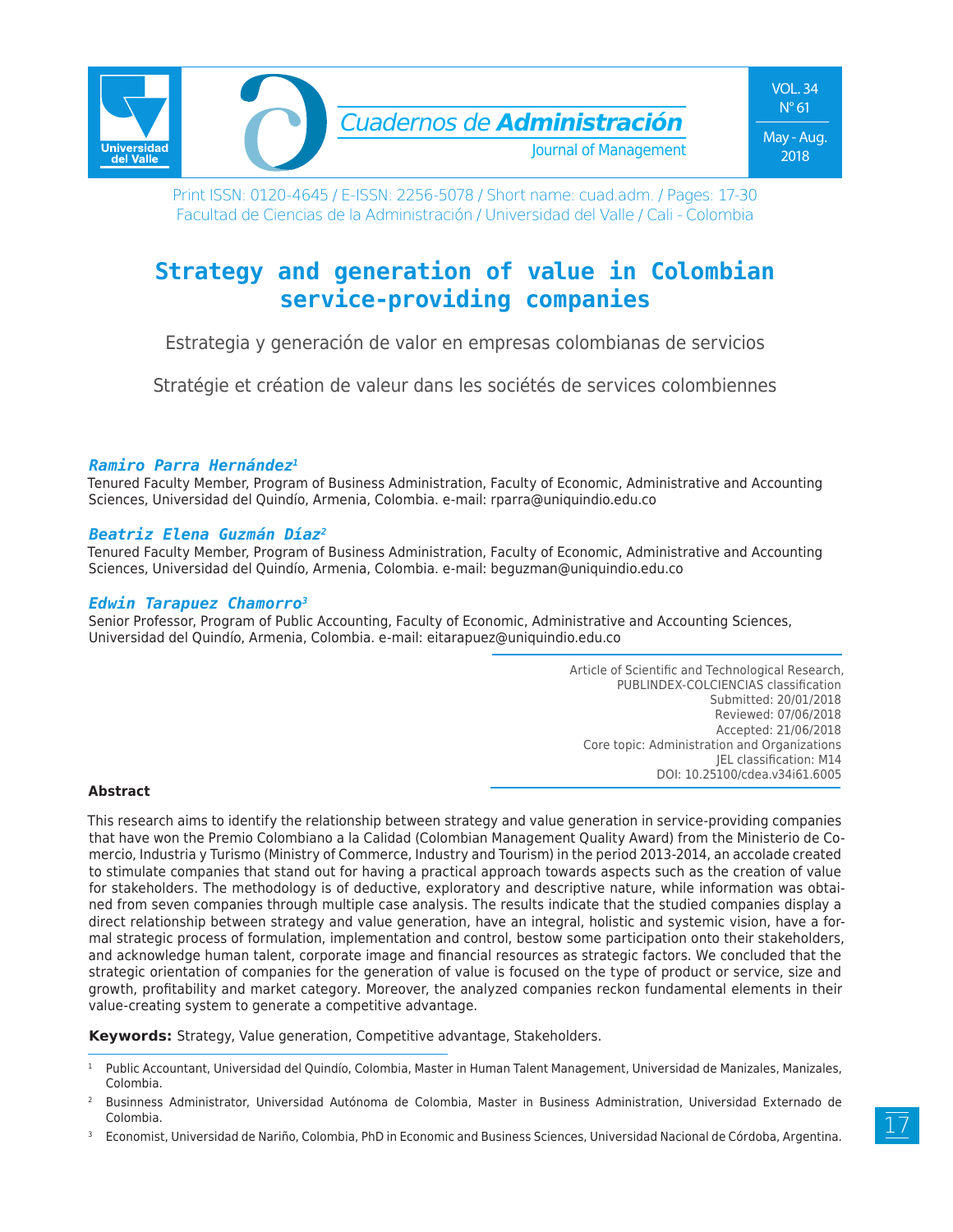#### **Resumen**

La presente investigación tiene como objetivo identificar la relación entre estrategia y generación de valor en las empresas de servicios ganadoras del Premio Colombiano a la Calidad de la Gestión del Ministerio de Comercio, Industria y Turismo, en el periodo 2013-2014, galardón creado para estimular a las compañías que se distinguen por tener un enfoque práctico hacia aspectos como la creación de valor para los grupos interés. La metodología es de carácter deductivo, exploratorio y descriptivo, se obtuvo información de siete empresas mediante análisis de caso múltiple. Los resultados indican que las empresas estudiadas muestran una relación directa entre estrategia y generación de valor, tienen una visión integral, holística y sistémica, cuentan con un proceso estratégico formal de formulación, implementación y control, dan cierta participación a los grupos de interés, reconocen el talento humano, la imagen corporativa y los recursos financieros como factores estratégicos. Se concluye que la orientación estratégica de las empresas para la generación de valor se enfoca hacia el tipo de producto o servicio, tamaño y crecimiento, rentabilidad y categoría del mercado; además las compañías analizadas contemplan elementos fundamentales en su sistema de creación de valor para generar ventaja competitiva.

**Palabras clave:** Estrategia, Generación de valor, Ventaja competitiva, Grupos de interés.

#### **Résumé**

Cette recherche vise à identifier la relation entre stratégie et création de valeur dans les entreprises de services lauréates du prix colombien de gestion de la qualité du Ministère du Commerce, de l'Industrie et du Tourisme, pour la période 2013-2014. Ce prix a été créé pour stimuler les entreprises qui se distinguent par une approche pratique des aspects tels que la création de valeur pour les groupes d'intérêt. La méthodologie est déductive, exploratoire et descriptive, les informations ont été obtenues de sept entreprises à travers de multiples analyses. Les résultats indiquent que les entreprises étudiées montrent une relation directe entre stratégie et création de valeur, ayant une vision intégrale, holistique et systémique, un processus stratégique formel de formulation, de mise en œuvre et de contrôle, donnant une certaine participation aux groupes d'intérêt, image et ressources financières en tant que facteurs stratégiques. En conclusion, l'orientation stratégique des entreprises pour la création de valeur se concentre sur le type de produit ou de service, la taille et la croissance, la rentabilité et la catégorie de marché. En outre, les entreprises analysées fournissent des éléments essentiels dans leur système de création de valeur pour développer un avantage concurrentiel.

**Mots clés:** Stratégie, Création de valeur, Avantage concurrentiel, Groupes d'intérêt.

#### **1. Introduction**

The development of business activities carries a vital importance for the economic growth of the country and its regions; however, it can be observed that nowadays many companies are not prepared to respond to the continuous changes and demands of the environment. Despite the encouragement and promotion of business creation by government agencies, business development centers and higher education institutions, among others, there are also high levels of desertion from small and medium-sized enterprises with a very short life cycle (Confecámaras, 2016).

On the other hand, the pressure of the environment and some business constraints such as empirical management, lack of knowledge of administrative techniques and managerial skills, scarce innovation and absence of strategic direction, among other aspects, constitute factors that significantly influence the permanence of companies in the market. The foregoing shows the need for Colombian companies to adopt strategic management approaches with a long-term view that allows them to grow and generate value for their stakeholders.

Therefore, the objective of this research is to explore the most representative aspects of the strategy and the generation of value in service-providing companies that have won the Colombian Management Quality Award from the Ministry of Commerce, Industry and Tourism, in 2013 and 2014. These companies stand out by their qualityand-productivity-oriented administrative practices, with competitive goods and services, and a strategic mindset (Tarapuez, Guzmán and Parra, 2017) focused on value creation, wherefore they are vital references for companies seeking to grow and set themselves in the market.

Some studies explain the relationship between strategy and value generation from a multidimensional perspective (Rashidirad, Salimian, Soltani and Fazeli, 2017); however, the adoption of different strategies brings about different results (Muñoz, 2016). Despite the above, other research agrees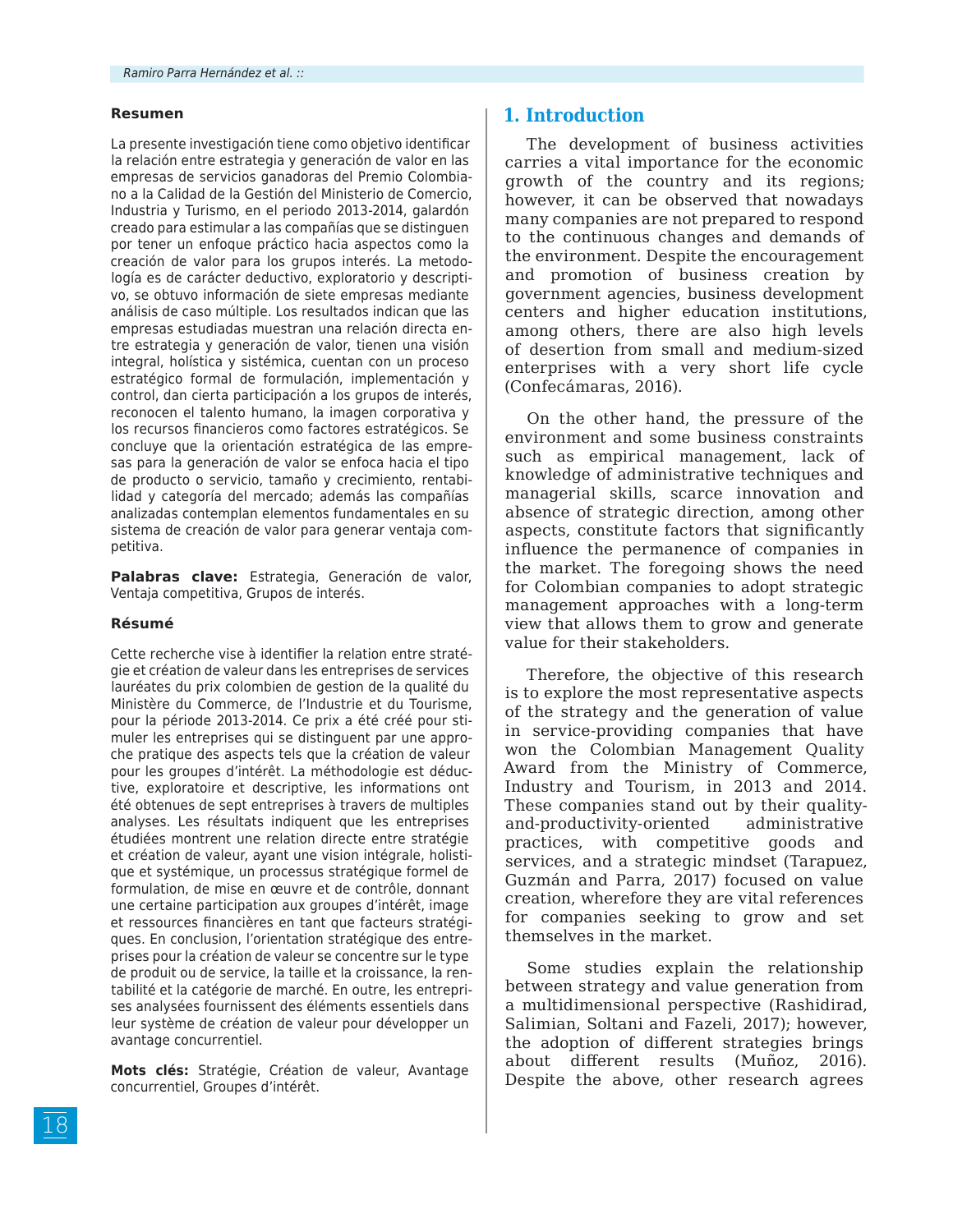that strategic emphasis should be examined according to the relative performance of the company and the context in which it operates, in order to make decisions on resource allocation regarding the creation or capture of value (Han, Mittal and Zhang, 2017). On the other hand, Quesada and Meneses (2011) state that strategic management directly influences business success and processes of value creation.

From another perspective, the interaction between competitive strategies and dynamic capacities in knowledge and innovation management depends on measurement practices that are consistent with mechanisms for feedback and reinvestment of captured value in order to generate sustainable competitive advantages that form the basis for value creation (Gloet and Samson, 2016).

Other studies, in turn, reflect the existing interaction between value creation and capturing (Priem and Swink, quoted by Skilton, 2014; Campos and Ledur, 2016). Nevertheless, some companies seeking to invest in value creation feel pressured to spend more resources on value-capturing tactics for fear of opportunism. The balance between these two strategies depends on control held over resources and trust between partners (Panico, 2017).

In accordance with the foregoing, this document's structure will be as follows: in the first instance, it will present the theoretical framework on strategy and value generation. In the second part, it will explain the methodology used for the development of the research. Thirdly, it will describe and discuss the results obtained, while the fourth section will account for the conclusions. Finally, at the end will be a list of the bibliographical references.

# **2. Theoretical framework**

Throughout history, the term strategy has been used in many contexts, from military organizations to its integration into the business lexicon of the 20th century. From the 1960s onwards, the strategy began to be conceived as a logical and conscious process that contributed to management decision making; it was subsequently analyzed from the economic perspective and the business environment.

From a managerial perspective, for authors such as Chandler (2003) and Andrews, (1976), quoted by Prieto (2017), the strategy includes the set of objectives, goals and plans needed to guide the organization and its decisions. Meanwhile, Mintzberg, Ahlstrand and Lampel (2010) define it as the set of actions that occur over time.

From a business standpoint, strategy is recognized by Hofer and Schendel (1985, p. 4) as "one of the main tools for senior management to cope with both external and internal changes". According to Porter (2009), the strategy is based on the development of activities that are different from those of the competition, and if they are similar, they should be better and in a different way.

Likewise, for Ansoff (2007), the strategy guides the organization's behavior and is a powerful tool for adapting to change and achieving success (Miles and Snow, 2003), since according to Drucker (2011), the purpose of the strategy is to empower the organization to achieve its objectives in an unpredictable environment. For Ohmae (2004), it is the way in which a company harnesses its strengths to set itself apart from its competitors positively.

For Mintzberg *et al.* (2010, p. 468) "Strategy creation is designing with criteria, intuitive imagination and emergent learning, it is transformation and perpetuation; it must include individual knowledge and social interaction", to set up direction, concentrate efforts, define the organization and provide consistency, as well as the 5ps of the strategy, such as plan, paragon, position, pattern and perspective.

The strategy is classified according to the general orientation of the company regarding growth, stability and reduction (Glueck, 1972, quoted by Rue and Byars, 1997); according to the way of competing in the market, it falls into cost leadership, differentiation and focus or concentration (Porter, 2009); according to the capacity for innovation (Miles and Snow, 2003) and based on the vision and building up of the future (Mojica, 2005), it does so into inactive, reactive, pre-active and proactive.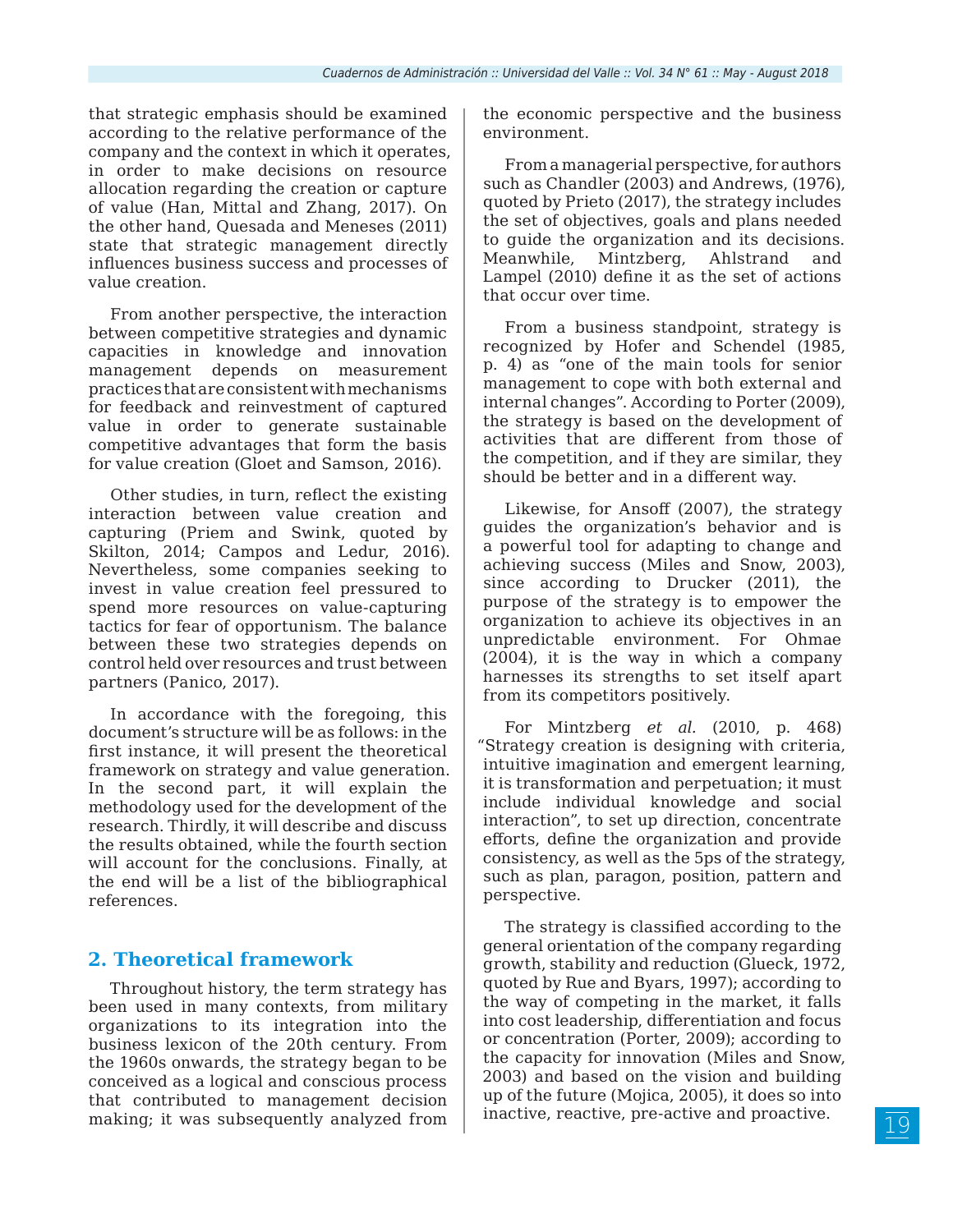Strategy development requires companies to make assertive decisions for their growth; according to Jones and George (2006), the strategy is a conglomerate of decisions related to goals, activities, and resources. Pérez (2012) states that the strategy refers to the capacity to follow a few steps to act strategically and calls it a strategic process, which implies a long-term direction, formal stages with goals, objectives, programs, activities and resources, taking into account changes in the environment.

On the other hand, it is important to identify the essential capacities or core competencies of the organization (Prahalad and Hamel, 1990), with which it is possible to obtain competitive advantages, which demand the resources to be valuable, rare, inimitable and the organization must be able to harness them (Barney, 1997, quoted by Calderón, Álvarez and Naranjo, 2008). In this way, it is possible to enhance strengths, overcome weaknesses, seize opportunities and counteract threats. According to Calderón, Álvarez and Naranjo, (2014), a resource is valuable when it adds value to the product or service and the user prefers it to that of the competition.

In terms of value generation, 21st century companies are increasingly exposed to competition from large multinationals and economic conglomerates due to phenomena such as market globalization, global capital flows and privatization, which cause their concerns to shift and has them analyze not only traditional financial indicators, but also aspects related to long-term prospects, which contribute to increasing their value.

To create value in organizations, strategies need to be coherent and embedded in decisions that affect financial performance and in the mechanisms used for financial management. Likewise, the creation of value requires being attentive to changes in the environment, thus achieving organizational consistency between the different strategies and their flexibility in the continuous search for competitiveness (Álvarez, 2016).

Consequently, companies promote and foster a culture of value creation for owners (García, 2003), with the implementation of processes within a system that includes: strategic direction, financial management, and human talent management.

As for inducing force, Morrisey (quoted by García, 2003, p. 46) defines it as "the main factor that affects all the important decisions that influence the future of the company"; Robert (1997) supports this concept in which organizations must be observed as bodies moving in some direction that induces them to do so and is called inducing force.

In this sense, García (2003) asserts that if the creation of value is the success of the strategy and this, in turn, relies to a large extent on the identification of its inductive force, what concerns this force becomes the critical factor on which the major strategic value-generating initiatives underlie; this is called the "value-inducing force",

Generally, companies define a single business component, which establishes the need to focus on products, customers, areas and market segments, with which they determine their profile. In other cases, there is a hierarchy of inducing forces, one of them at the institutional level and the others per business unit (García, 2003). The valueinducing forces are the type of customer or user, market category, type of product or service, production capacity, technology or know-how, sales or marketing method, distribution method, natural resource, size or growth, and profitability.

In recent decades, the value of a company has been related more to intangible aspects rather than tangible ones; the former play a relevant role and enable the management, improvement, and measurement of organizational capacities (Parra, Ramírez and Díaz, 2007). Other assets such as intellectual capital, cooperative ethics and organizational routines (García, 2003) are tied to innovation in service delivery. On the other hand, the relationship with stakeholders can be a source of competitive advantage, insofar as it serves to structure and develop fundamental competencies that generate value for them.

The Colombian Management Quality Award, created by Decree 1653 from 1975, is a recognition of the national government to public and private organizations, which stand out for having a practical approach towards quality and productivity in the performance of their management processes, to achieve high competitiveness; it examines elements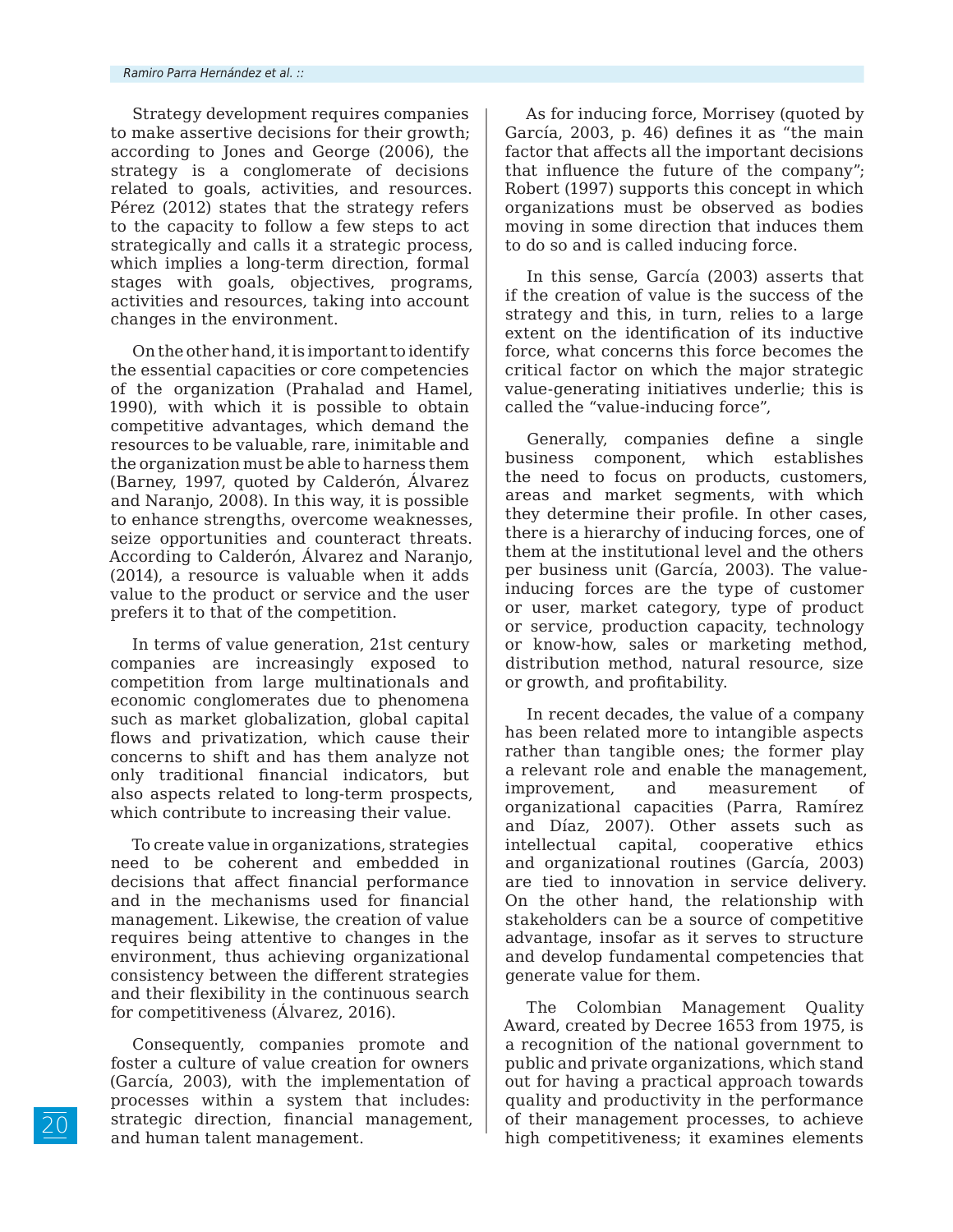such as strategy and strategic management, leadership, human talent management, customer and market management, process management, information management, knowledge and innovation management, social responsibility and results (Mincomercio, 2012).

In partnership with the Corporación Calidad (Quality Corporation), the Ministry of Commerce, Industry and Tourism, aims to serve as a reference for all types of organizations to develop practices that allow them to be productive and competitive worldwide, thereby creating value for social groups. As a result of implementing this model, the importance of strategic direction in organizations has become evident, wherefore this factor has become a fundamental reference for business management.

## **3. Methodology**

This research is deductive, exploratory and descriptive in nature. The research design for this paper uses the case study from two perspectives: firstly, it is collective since it works with seven companies as Annex 1 will show and, secondly, it is instrumental because the interest is focused on understanding the existing relationship between strategy and value creation in the firms under analysis. As it is a case study, the sample is purposive based on the thematic interest of the authors.

The case design of this paper includes the elements outlined by Yin (2014), which allow us to address the how and why of a specific situation in two contexts: a) When the researcher has little control over the phenomenon to be researched, or b) When the subject of the study is a real phenomenon that occurs within the current situation of the researcher. The process for developing a case study consists of five steps (Jiménez, 2012), which are outlined in Figure 1.

Firstly, the selection and definition of the case was made. This stage defined the analysis units, which corresponded to the service-providing companies that won the Colombian Management Quality Award from the Ministry of Commerce, Industry and Tourism during 2013 and 2014. This award classifies companies in different



categories: in the private sector, it classifies them into industrial and service-providing organizations, while at the same time subclassifying them into large, medium, small and micro-sized. In total, nine companies were awarded the aforementioned accolade in the period under review, which belong to different sub-sectors of service provision, sizes and regions of the country.

Secondly, once the problem was identified, a list of questions was drawn up to design the survey. The question format included aspects related to stakeholder liability and participation, key components of the strategic process, and distinctive resources and capabilities, within which valuecreating elements were identified. Once the survey was designed, a discussion was sustained with the research team in order to eliminate redundant, ambiguous or poorly worded questions so that they would be understandable to the respondents.

A pilot test was then conducted with representatives of five companies from the city of Armenia. In this step, some aspects of improvement related to wording, clarity

#### **Figure 1. Steps for the development of the case study**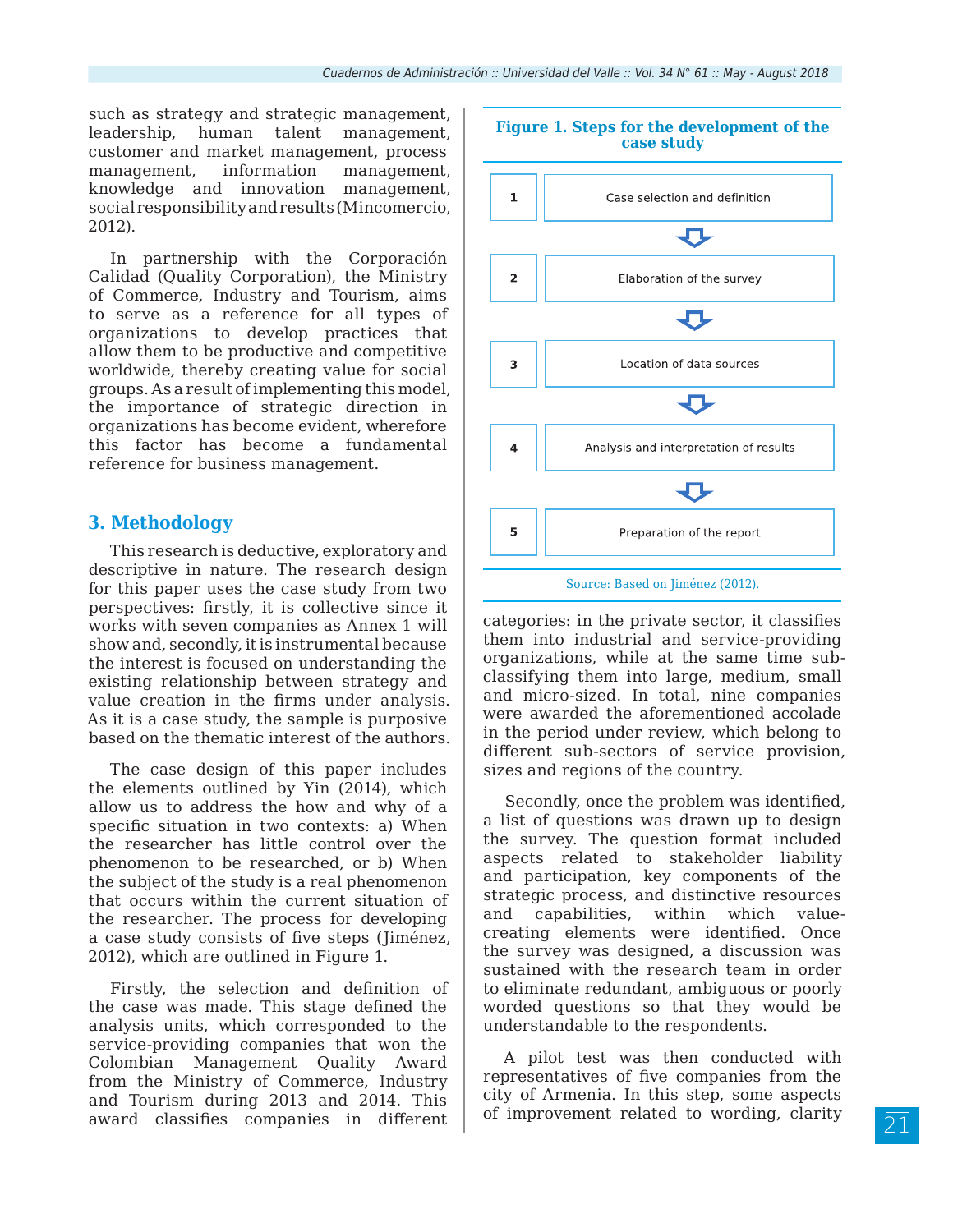of questions and duplicity of inquiries were detected and improved in the final format of the survey.

Thirdly, company managers were located and contacted to raise their awareness on the research project, socialize its objectives and generate commitment. Subsequently, the survey was sent to each company with informed consent and the option to fill it out via e-mail was provided. The information was collected between July 2015 and January 2016. The data obtained were interpreted in accordance with the structure of the survey, which allowed us to link variables and understand their impact on strategic decisions and organizational management.

Subsequently, the obtained results were analyzed and interpreted, wherefore primary information was obtained from seven out of the nine winning companies (78% of the population). Additionally, secondary sources such as management reports and institutional business pages were used. Finally, the research report was prepared.

## **4. Results and discussion**

The development of this research required grouping the study variables by affinity in three dimensions: a) Accountability in the strategic orientation and participation of stakeholders; b) Components of the strategic process (diagnosis, formulation, deployment, monitoring and control); c) Strategic resources and distinctive capacities. The result of the foregoing was some elements of the value creation system being recognized within the dimensions, as Figure 2 will show.

At each stage of the strategic process, the following aspects were identified: a) in the diagnosis, the tools and methodologies for internal (strengths and weaknesses) and external (opportunities and threats) analysis; b) in the formulation, the elements concerning the strategic platform, timetable of the plans, review and updating thereof, and typologies of strategy; c) in the deployment, the areas that most contribute to the achievement of the objectives and budgetary allocation criteria for the execution of plans, programs and projects; and, d) in the monitoring and control, the strategic and operational measurement mechanisms and tools.



Concerning internal stakeholders, the companies analyzed make their strategic decisions at the three stages of the institutional level, i.e. the board of directors, management and the management team. The intermediate level has a limited participation in this first stage, so it follows that companies tend to be centralized. In response to this situation, Campos, Suárez and Ojeda (2013) posit a model that stimulates a participatory attitude to decision-making, which is associated with strategic formulation and implementation.

In connection to situational diagnosis, liability varies according to the perspective of the analysis. In the external environment, largely, such accountability falls on the institutional level, especially on the management team and management itself, while in the internal sphere it is mainly concentrated at the intermediate level, particularly in high-performance areas and teams. In terms of management, the management team is the one that exercises the greatest leadership.

In terms of deployment and strategic control, the intermediate level has the greatest participation through its areas, strategic business units and high-performance teams; nevertheless, the responsibility falls on the institutional level, especially on the management team.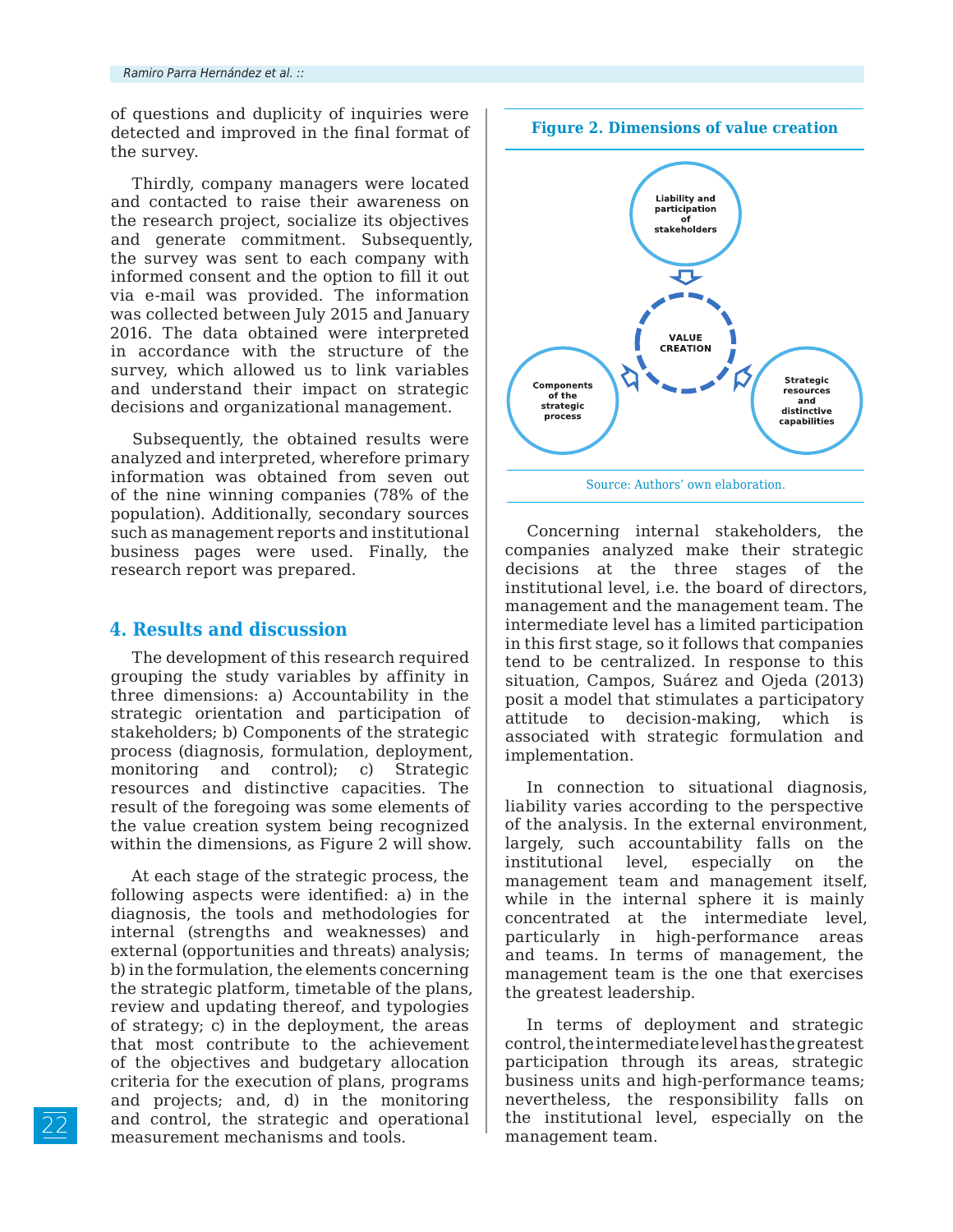

**Figure 3. Liability and Participation of stakeholders in the Strategic Process**

Source: Authors' own elaboration. Information with the number of companies.

About external stakeholders in the strategic process shown in Figure 3, their participation noteworthy as follows: investors in the targeting, suppliers and customers in the deployment, and government agencies and customers in the control. This relationship with stakeholders constitutes a source of competitive advantage (García, 2003), however, it can be observed that academia and the community have a low participation in these stages.

## *4.1. Components of the strategic process*

The strategic process is derived from the targeting and decisions made from the institutional level and is composed by internal and external analysis and diagnosis, and formulation, deployment and monitoring and control. A set of elements was analyzed at each stage, as will account Figure 4 for.

#### *4.1.1. Situational Analysis and Diagnosis*

Companies use different methodologies and tools that allow them to have a holistic and integral vision of the business. With respect to methodologies, in external analysis, most companies analyze political, economic, social and technological factors,

as well as the sector in which they operate and the stakeholders. In terms of internal diagnosis, they find support on internal and external audits, the value chain and the identification of strategic resources and distinctive capabilities. Among the statistical tools, the most-commonly used are the SWOT analysis and brainstorming.

#### *4.1.2. Strategic formulation*

Most companies prepare their strategic plan for a period of between 4 and 6 years, which is reviewed and updated at annual intervals generally, and their strategic platform is comprehensive, because it includes fundamental elements such as mission, vision, objectives, organizational strategies and policies, and corporate principles and values. Only one of the company analyzed does not consider the last two aspects. The companies analyzed interpret the strategy as a guideline for action, which contributes to the achievement of their objectives (Mintzberg *et al.* 2010).

In this regard, González, Rodríguez and Moreno (2014) argue that strategic planning in companies is partially applied with traditional management models, while Mora, Vera and Melgarejo (2015) assert that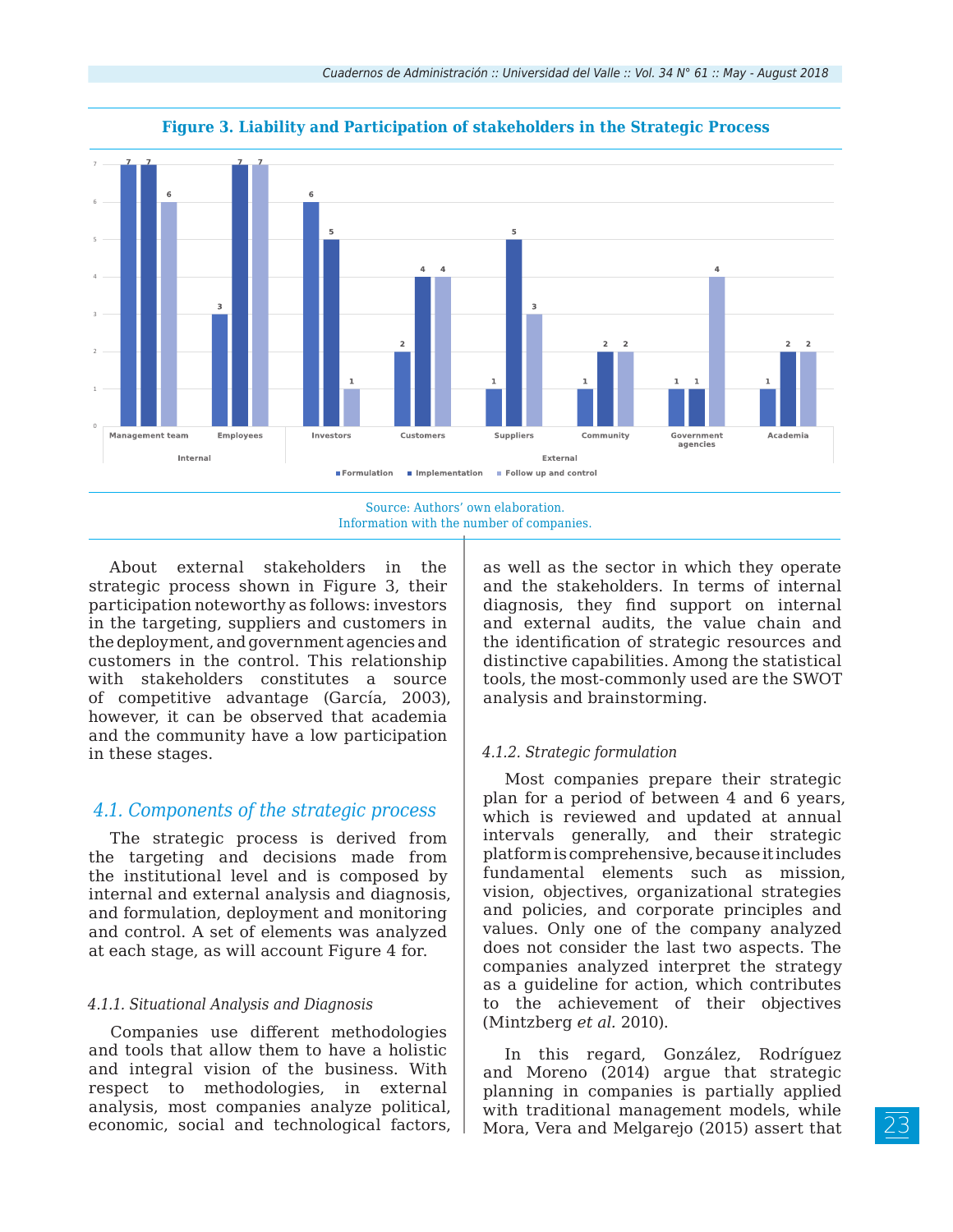

#### **Figure 4. Key Components of the Strategic Process in the Companies**

its impact is significant to organizational management. Among the targeting tools used by the analyzed companies lie strategic prospective, financial projections and the achievement of goals and objectives, important factors in the value-creating system.

According to Frigo and Litman (2004), value creation is based on three categories: the objectives or goals set up for the maximization of financial value, market positioning and support activities that are essential to meet the corporate purpose and achieve financing. For Ortiz (2011), another way for managers to manage value is to gear their efforts towards achieving profitability.

Most companies identify with the strategy of growth, differentiation and proactivity. According to Esparza and García (2011), companies with a market culture resort to

defensive (reactive) strategies and compete on focus, while Tarapuez, Guzmán and Parra (2016) state that proactive and preactive firms have a comprehensive strategic process, supported by models such as the one proposed by Campos *et al.*(2013), which promotes proactivity and participation. For Calderón, Álvarez and Naranjo (2009), Colombian companies develop strategies to differentiate themselves by quality and cost leadership.

#### *4.1.3. Strategic deployment*

At this stage, companies have clearly identified their main and support activities, the former being those that contribute greatly to the achievement of their objectives. Only one company states that all processes contribute significantly to the achievement of its purposes, due to the knowledge generated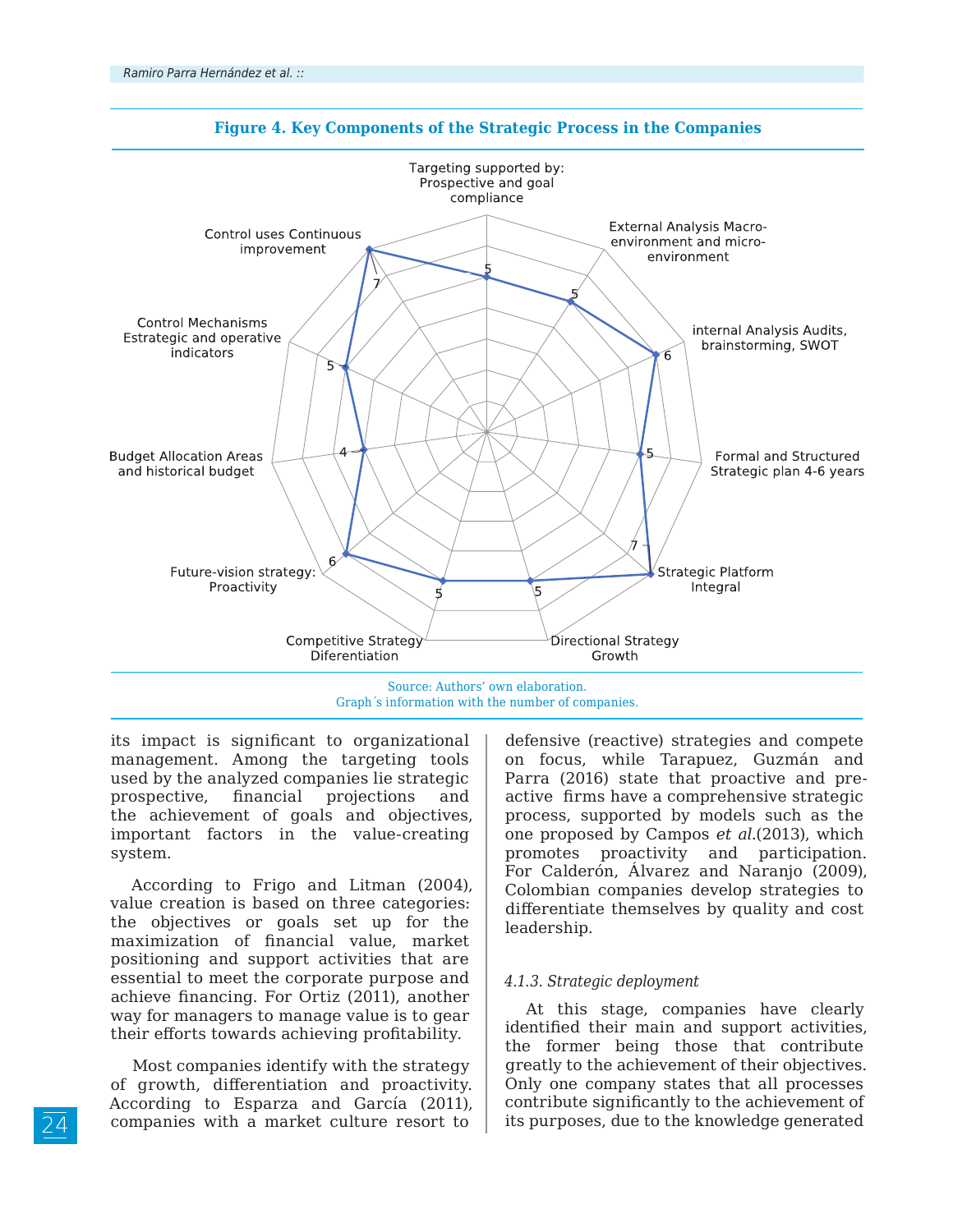throughout its history. Likewise, only one company has a system based on rising its staff's awareness on the importance of the concept of value, which is incorporated into all the actions it develops. The implementation of this system is the result of a strategic mindset.

Six of the seven surveyed companies have clear budgets for the implementation of plans and projects. The historical record and the projects of the areas are the main criteria for budget allocation and distribution. According to Manotas (2009), the projects presented must contribute to the social impact and to improving the quality of the product. Moreover, their prioritization is carried out through the hierarchical analytical process and their assessment through quantitative data such as the internal rate of return and the current net value.

According to the above, companies have an efficient use of financial resources based on the projects of their areas and by identifying those that contribute to achievieving the basic financial objective (García, 2009). Such distribution of resources allows companies to maintain or improve their performance and be aligned with strategic direction (Lo, 2013; Grant, 1991; Prahalad and Hamel, 1990 quoted by Calderón *et al.* 2008).

## *4.1.4. Strategic control*

From a strategic standpoint, some companies have implemented the Balanced Scorecard that measures compliance with organizational objectives, goals and performance indicators to monitor value (García, 2003; Ganga, Ramos, Leal and Pérez, 2015). According to Ortiz (2011), this tool is used more for upper control, however, there are companies that use strategic indicators and do not have the Balanced Scorecard.

Additionally, among the most commonly used control mechanisms and tools are operational and financial indicators, which are supporting value drivers to optimize macro value drivers. For De Carvalho and Rubens (2013), private equity firms show a better level of financial management than those of the State, with greater availability of resources and the usage of financial indicators and cash flow, which allows them to improve their initial value.

Some of the companies analyzed show solidity, liquidity and sound operating cash flow. In this sense, Botero, Garnica and Soto (2013) find that corporate financial management becomes a key aspect enabling the establishment of value generation criteria, which are essential to achieve competitiveness.

For most firms, strategy and decisions focus on the type of product or service, size and growth, and profitability primarily. Secondly, companies focus on the market's category, because they serve a specific segment and identify its preferences with the right timing and new services. According to Saavedra, Luna and Saavedra (2012), the positioning of a company is not only its value -which is subordinated to future values, when it is listed on the stock exchange-, but its service to society, especially, through better quality products and services at competitive prices that bring in more users.

For monitoring and control, companies identify organizational flaws and possible deviations through periodic meetings and feedback, and stakeholder complaints. This way, there is a focus on continuous improvement through leadership, innovation and change.

## *4.2. Strategic resources and distinctive capabilities*

For the identification of strategic resources and distinctive capabilities of the companies, based on a set of organizational factors displayed in Figure 5, human talent, financial resources, and corporate reputation and image are found to occupy the first place, which is why they represent a source of competitive advantage, according to Figure 6. According to Parra *et al* (2007), financial resources allow for an increase in the productive capacity of work and improvement of performance through training, education and the experience of employees, while for Gonçalves, Ferreira, Ferreira and Farinha (2018), innovation and the human dimension are the forefront for SMEs to attain competitive advantages.

Nevertheless, the companies under study, even though they display elements of the value-creating system, are noted to not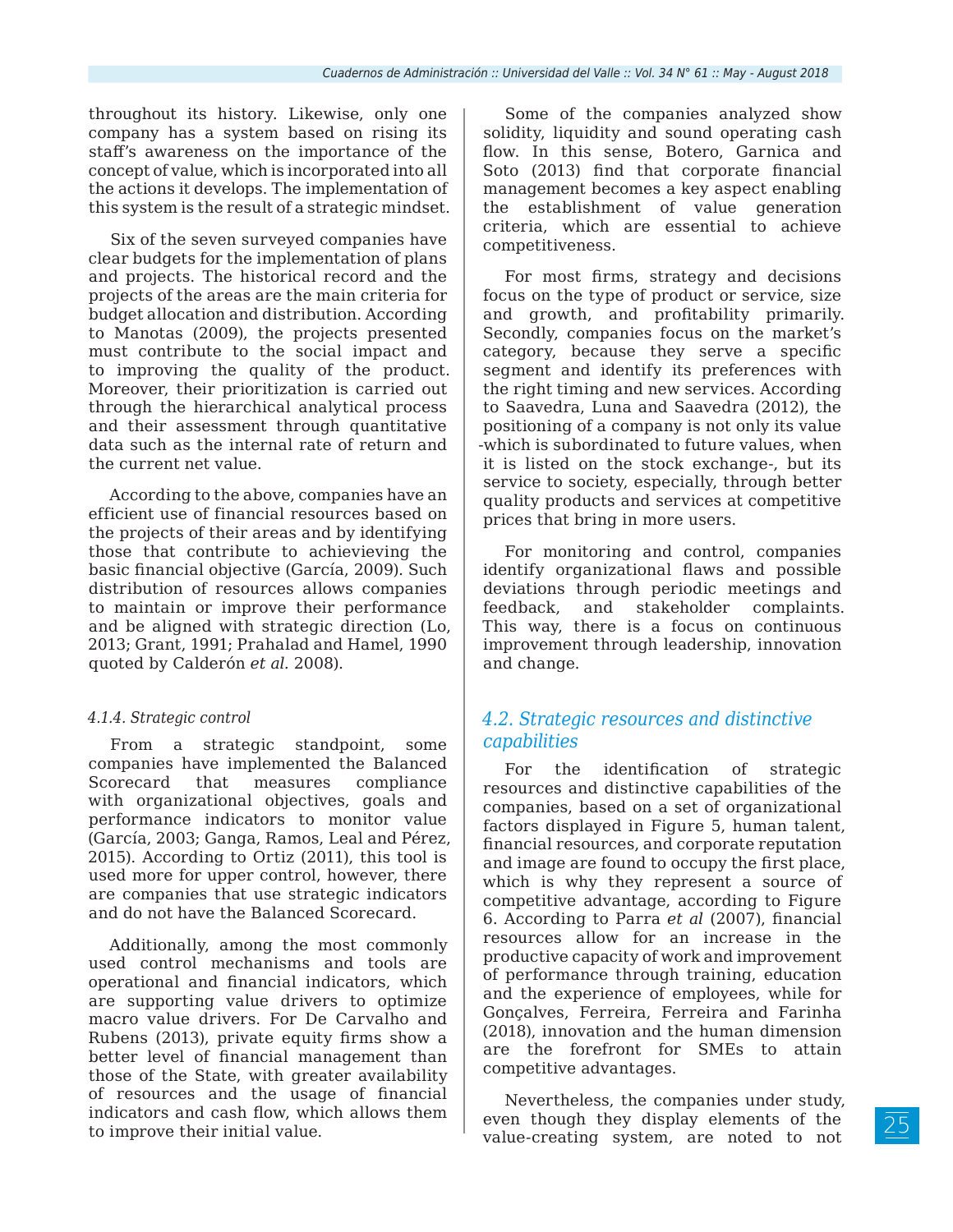| <b>Figure 5. Organizational capacities and factors of companies</b> |  |  |  |
|---------------------------------------------------------------------|--|--|--|
|                                                                     |  |  |  |

| <b>Tangible</b>                                                            | <b>Capabilities</b>                                                                      | <b>Intangible</b>                                                                 |
|----------------------------------------------------------------------------|------------------------------------------------------------------------------------------|-----------------------------------------------------------------------------------|
| • Physical resources<br>• Financial resources<br>• Technological resources | • Human talent<br>• Research & Development<br>· Innovation<br>• Organizational knowledge | • Organizational culture<br>• Experience and trajectory<br>• Reputation and image |





Source: Authors' own elaboration.

reckon technological resources, and research and development as priorities.

In turn, Calderón *et al.*(2009, 2010) find that product innovation, specialization and the

pursuit of reputation are strategic factors for companies, as well as process improvement, being customer-orientated, product quality and business productivity, given their high impact on organizational effectiveness. On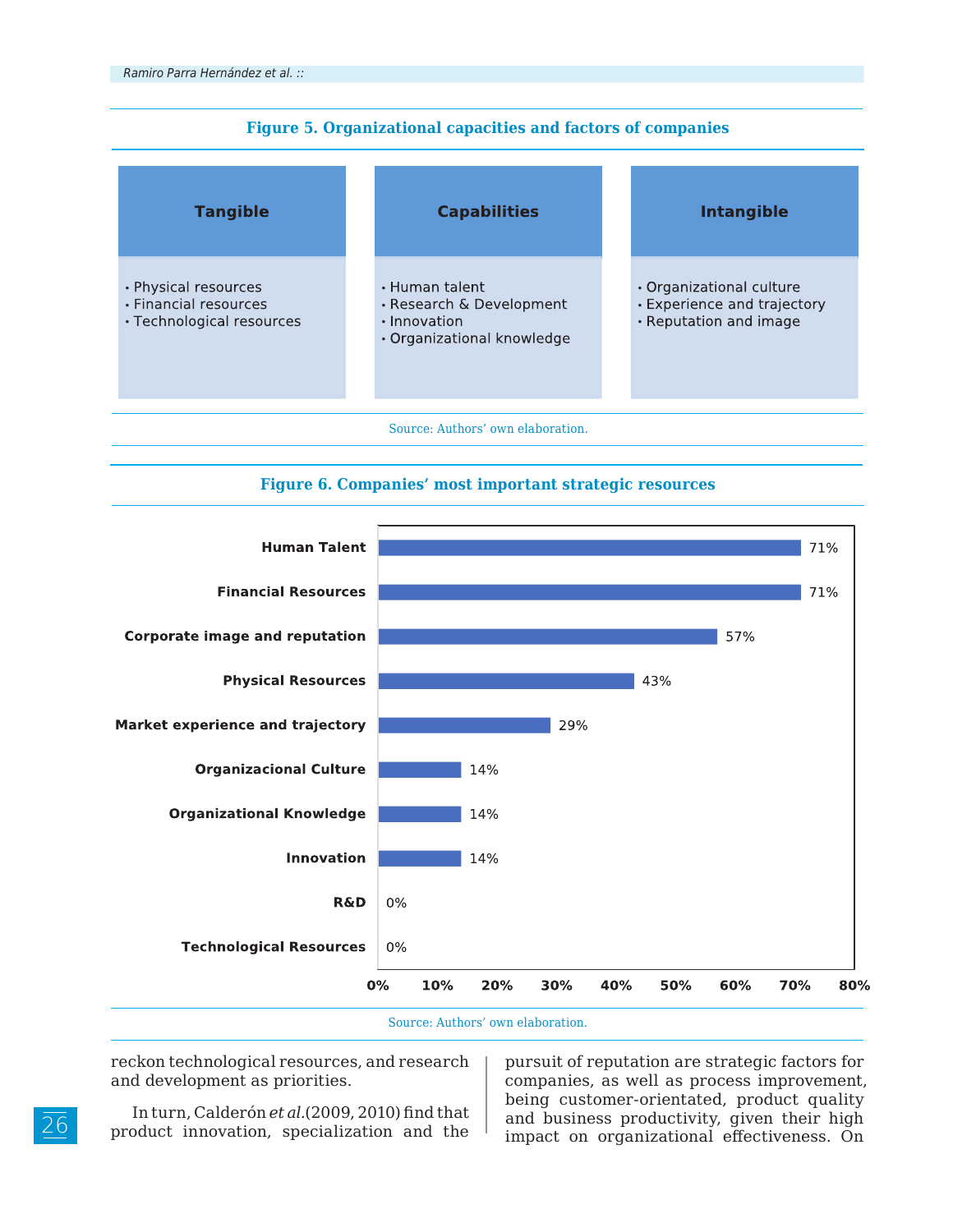the contrary, Alfoqahaa (2018) concludes that innovation is weakly associated with the success of SMEs. According to Ynzunza and Izar (2013), technology and innovation, and market orientation are conditions that pertain to organizational growth and are reflected in prospecting (proactive) and analyzing (pre-active) companies.

## **5. Conclusions**

In this research, the most representative aspects of strategy and value generation in the service-providing companies that won the Colombian Management Quality Award from the Ministry of Commerce, Industry and Tourism in 2013 and 2014 were recognized; consequently, these conclusions are only valid for these firms. Three dimensions of the strategy and its relationship to the value-creating system were analyzed, to wit: stakeholder liability and participation, components of the strategic process and distinctive resources and capabilities.

The decisions pertaining to the strategic process in each of its stages lie under the direct responsibility of the institutional level, which in addition to exercising leadership. delegates to the intermediate level the development of some activities inherent to this process.

External stakeholders participate to varying degrees in the stages of the strategic process of the companies analyzed, which indicates that they interact directly with their specific environment. It is striking that academia and the community have a precarious tie to the development of the strategic process of these companies.

For situational diagnosis, the companies under study exhaustively monitor their internal and external environments. To this end, they rely on structured tools and methodologies that allow them to have a holistic and integral vision of the business, recognize their key success factors and define their strategic direction more clearly.

Companies have structured formal and long-term strategic plans, possess a comprehensive strategic platform and see the strategy as a guideline for action that contributes to the achievement of their objectives. Companies identify themselves especially with growth, differentiation and proactivity strategies.

The companies analyzed acknowledge that their main activities are those that generate value, therefore, the plans and projects derived therefrom are one of the main criteria for budget allocation and distribution.

Within the main monitoring and control mechanisms, companies use strategic, operational and financial indicators. The former measure the fulfillment of their organizational objectives, while the other indicators define criteria for generating value from the financial perspective. Despite the use of strategic indicators, not all companies have implemented the Balanced Scorecard. These mechanisms contribute to continuous improvement and leadership, innovation and change support them.

Human talent, financial resources and corporate reputation and image are strategic resources and the distinctive capabilities of the analyzed companies, which represent a source of competitive advantage for them. In particular, technological resources and research, and development are not observed to be a priority for the firms studied.

The strategic orientation for value generation within the companies under analysis is geared towards the type of product or service, size and growth, profitability and market category. The analyzed enterprises contemplate aspects of a value-creating system reflected in their competitiveness and permanence in the market.

As a result of this research, it is clear that studies are needed in order to analyze the relationship between strategy and the generation of value in other areas and sectors, as well as the role innovation and research and development departments play within value management.

## **6. References**

Alfoqahaa, S. (2018). Critical success factors of small and medium-sized enterprises in Palestine. *Journal of Research in Marketing and Entrepreneurship.* https://doi.org/10.1108/ JRME-05-2016-0014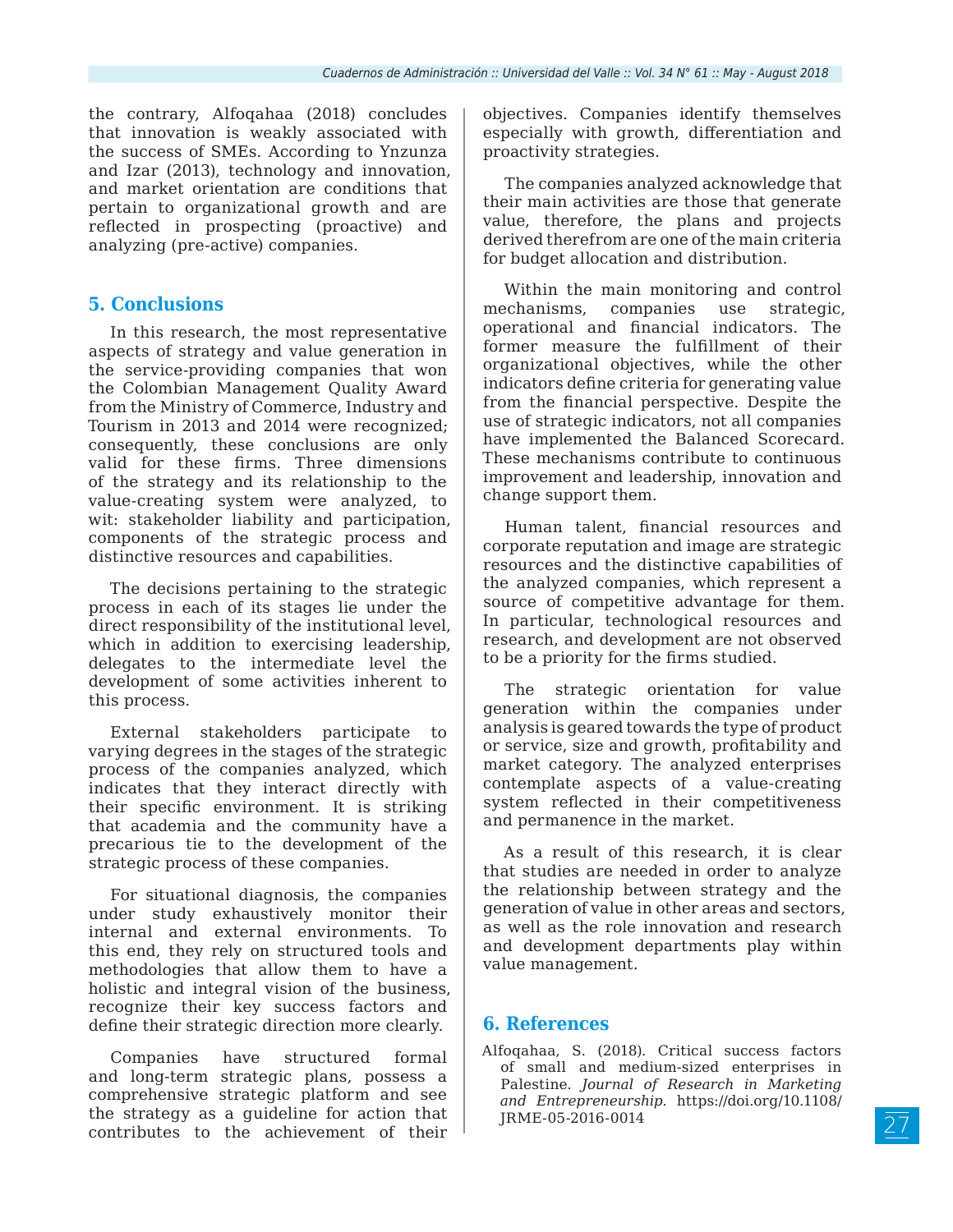- Álvarez, I. (2016). *Finanzas estratégicas y creación de valor* (5ª edi.). Bogotá, Colombia: Ecoe Ediciones.
- Ansoff, I. (2007). *Strategic Management. Classic Edition*. New York, USA, UK: Palgrave: Macmillan.
- Botero, E., Garnica, D., y Soto, J. (2013). La competitividad financiera: un componente fundamental de la competitividad empresarial. *Contexto*, *2*(1), 141-157.
- Calderón, G., Álvarez, C., y Naranjo, J. (2008). *Estrategia Empresarial y Gestión Humana en Empresas Colombianas.* Manizales, Colombia: Universidad Nacional de Colombia.
- Calderón, G., Álvarez, C., y Naranjo, J. (2009). *Orientación estratégica y recursos competitivos: Un estudio en grandes empresas industriales en Colombia*. *Cuadernos de Administración*, 22(38), 49-72.
- Calderón, G., Álvarez, C., y Naranjo, J. (2010). Estrategia competitiva y desempeño organizacional en empresas industriales colombianas*. Innovar, 20*(38), 13-26.
- Calderón, G., Álvarez, C. y Naranjo, J. (2014). *Formación y Desarrollo: su relación con el desempeño y la innovación. Un estudio empírico en empresas manufactureras colombianas.*  Manizales, Colombia: Universidad Nacional de Colombia.
- Campos, M., Suárez, J., y Ojeda, R. (2013). Modelo de gestión estratégica para la toma de decisiones en entidades agropecuarias. *Pastos y Forrajes*, *36*(1), 82-88.
- Campos, F., & Ledur, L. (2016). Value creation and capture in buyer-supplier relationships: a new perspective. *Revista de Administração de Empresas – RAE*, *56*(5), 474-488.
- Chandler, A. (2003). *Strategy and Structure. Chapters in the history of the American Industrial Enterprise*. New York, USA: Beard Books.
- Confecámaras (2016). *Nacimiento y supervivencia de las empresas en Colombia*. Bogotá, Colombia: Confecámaras.
- De Carvalho, J., y Rubens, J. (2013). Indutores de alinhamento estratégico: comparações preliminares sobre valor entre empresas de capital privado e empresas estatais no Brasil. *Revista de Administração Pública*, *47*(3), 695-720.
- Drucker, P. (2011). *The practice of management.* London, UK, New York, USA: Routledge.
- Esparza, J., y García, D. (2011). La cultura de las

empresas familiares turísticas mexicanas y su influencia en la gestión estratégica. *Cuadernos de Administración*, *24*(42), 295-313.

- Frigo, M., y Litman, J. (2004). ¿Qué es la estrategia impulsada por los rendimientos? *Harvard Deusto Finanzas y Contabilidad*, (57), 48-50.
- Ganga, F., Ramos, E., Leal, A., y Pérez, K. (2015). Administración estratégica: Aplicación del cuadro de mando integral (CMI) a una organización no gubernamental. *Revista de Ciencias Sociales*, *21*(1), 136-159.
- García, O. (2003). *Valoracion de Empresas, Gerencia del valor y EVA*. Medellín, Colombia: Digital Express Ltda.
- García, O. (2009). *Administración Financiera Fundamentos y Aplicaciones* (4ª edi.). Cali, Colombia: Prensa Moderna Impresores S.A.
- Gloet, M., & Samson, D. (2016, January). Knowledge and innovation management: Developing dynamic capabilities to capture value from innovation. In *Proceedings of the 49th Hawaii International Conference on System Sciences* (pp. 4282-4291), IEEE, Koloa, USA.
- Gonçalves, J., Ferreira, F., Ferreira, J., & Farinha, L. (2018). A multiple criteria group decisionmaking approach for the assessment of small and medium-sized enterprise competitiveness. *Management Decision*. https://doi.org/10.1108/ MD-02-2018-0203.
- González, J., Rodríguez, M., y Moreno, L. (2014). Caracterización de la gestión estratégica de las grandes empresas del Valle de Sugamuxi del departamento de Boyacá. *Entramado*, *10*(1), 106-124.
- Han, K., Mittal, V., & Zhang, Y. (2017). Relative strategic emphasis and firm-idiosyncratic risk: The moderating role of relative performance and demand instability. *Journal of Marketing*, *81*(4), 25-44.
- Hofer, C., y Schendel, D. (1985). *Planeación Estratégica: conceptos analíticos*. Bogotá, Colombia: Norma.
- Jiménez, V. (2012). El estudio de caso y su implementación en la investigación. *Revista Internacional de Investigación en Ciencias Sociales*, *8*(1), 141-150.
- Jones, G., y George, J. (2006). *Administración contemporánea* (4ª edi.). Ciudad de México, México: McGraw Hill.
- Lo, F. (2013). The dynamic adjustment of environment, strategy, structure, and resources on firm performance. *International*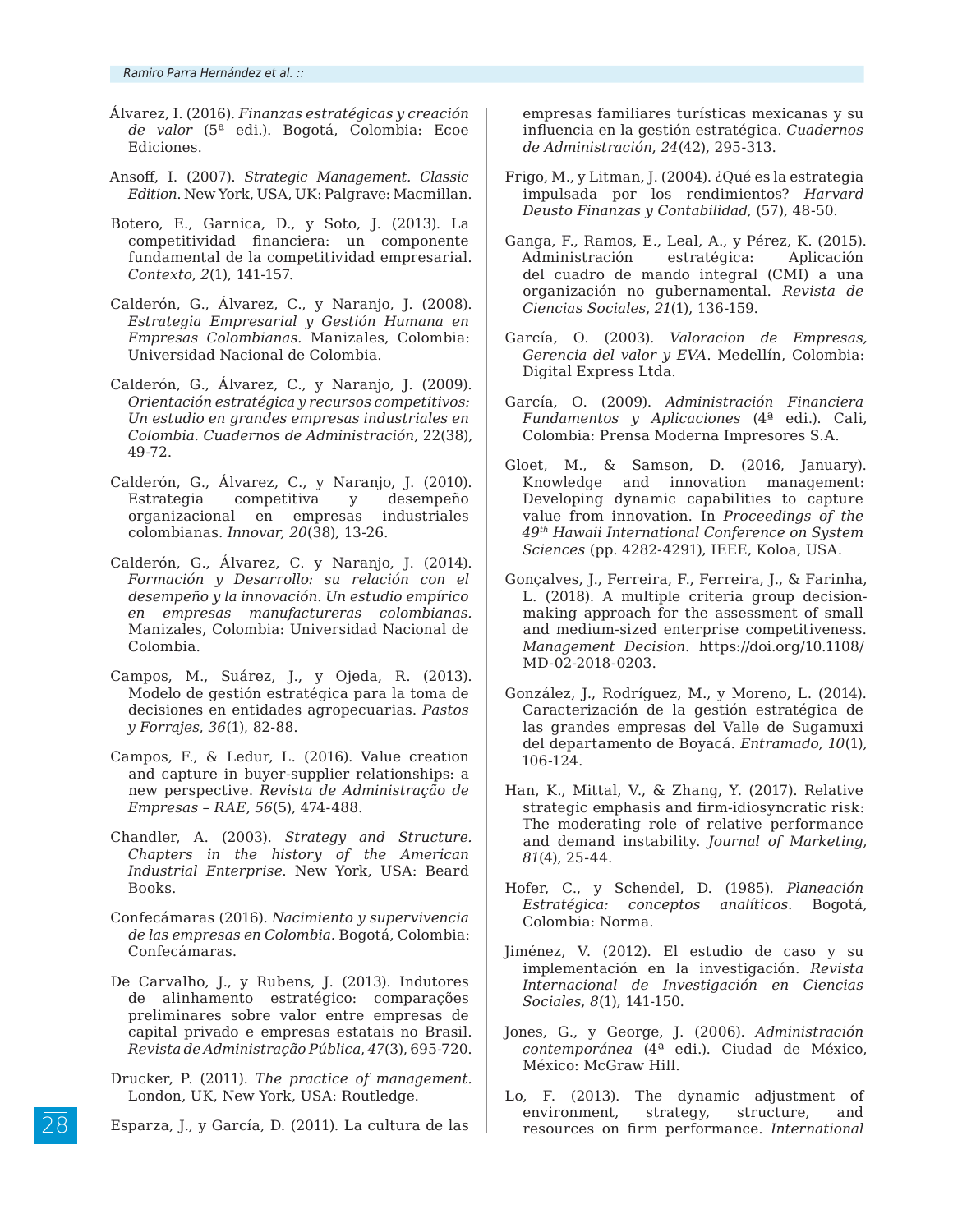*Entrepreneurship and Management Journal, 9*(2), 217–227.

- Manotas, D. (2009). Selección óptima de los proyectos en condiciones de incertidumbre económica, un ejemplo de una empresa de servicios públicos. *Ingeniería y competitividad, 11*(2), 41-52.
- Ministerio de Comercio, Industria y Turismo. (2012). *Premio Colombiano a la Calidad de la Gestión. Modelo de excelencia para organizaciones de clase mundial.* Guía de postulación. Bogotá, Colombia. Mincomercio
- Miles, R., & Snow, C. (2003). *Organizational strategy, structure and process*. New York, USA: Stanford University Press.
- Mintzberg, H., Ahlstrand, B., & Lampel, J. (2010). *Safari a la estrategia: una visita guiada por la jungla del management estratégico* (4ª edi.)*.*  Buenos Aires, Argentina: Granica.
- Mojica, F. (2005). *La construcción del futuro. Concepto y modelo de prospectiva estratégica, territorial y tecnológica.* Bogotá, Colombia: Convenio Andrés Bello - Universidad Externado de Colombia.
- Mora, E., Vera, M., y Melgarejo, Z. (2015). Planificación estratégica y niveles de competitividad de las Mipymes del sector comercio en Bogotá. *Estudios Gerenciales*, *31*(134), 79-87.
- Muñoz, E. (2016). Decisiones estratégicas de creación de valor bajo incertidumbre y su incidencia en la competitividad y la valoración empresarial. *Compás Empresarial*, *7*(16), 38-46.
- Ohmae, K. (2004). *La Mente del Estratega. El arte de Japón en el mundo de los negocios* (2ª edi.)*.* Madrid, España: McGraw Hill.
- Ortiz, C. (2011). El valor en la organización. *Ciencias estratégicas, 19*(26), 269-280.
- Panico, C. (2017). Strategic interaction in alliances. *Strategic Management Journal*, *38*(8), 1646-1667.
- Parra, R., Ramírez, J., y Díaz M. (2007). *Las tecnologías de la Información y la Comunicación en la Educación Superior una experiencia evaluada.* Armenia, Colombia: Arte & Imagen.
- Pérez, A. (2012). *Pensar la estrategia.* Buenos Aires, Argentina: La Crujía Ediciones.
- Porter, M. (2009). *Estrategia Competitiva: Técnicas para el análisis de la empresa y sus*

*competidores*. Madrid, España: Pirámide.

- Prahalad, C., & Hamel, G. (1990). The core competence of the corporation. *Harvard Business Review*, *68*(3), 79-91.
- Prieto, J. (2017). *Gestión Estratégica Organizacional*  (5a edi.)*.* Bogotá, Colombia: Ecoe Ediciones.
- Quesada, H., y Meneses, M. (2011). Determinación de un modelo de negocios para apoyar el desarrollo de la pequeña y mediana empresa basado en casos de éxito*. Tec Empresarial*, *5*(2), 27-37.
- Rashidirad, M., Salimian, H., Soltani, E., & Fazeli, Z. (2017). Competitive strategy, dynamic capability, and value creation: Some empirical evidence from UK telecommunications firms. *Strategic Change*, *26*(4), 333-342.
- Robert, M. (1997). *Strategy pure & simple II. How winnig companies dominate their competitors.* New York, USA: McGraw Hill.
- Rue, L., y Byars, Ll. (1997). *Administración: teoría y aplicaciones.* Ciudad de México, México: Alfaomega.
- Saavedra, M., Luna, C., y Saavedra, M. (2012). La generación de valor corporativo a través de las fusiones: aplicación de los modelos EVA y FED. *Compendium, 15*(29), 21-49.
- Skilton, P. (2014). Value Creation, Value Capture, and Supply Chain Structure: Understanding Resource-Based Advantage in a Project-Based Industry. *Journal of Supply Chain Management, 50*(3), 74-93.
- Tarapuez, E., Guzmán, B., y Parra, R. (2016). Estrategia e innovación en las mipymes colombianas ganadoras del Premio Innova 2010- 2013. *Estudios Gerenciales*, *32*(138), 170-180.
- Tarapuez, E., Guzmán, B., y Parra, R. (2017). Estrategia y calidad en las pymes colombianas de servicios. En N. Tañski y N. Statkievicz (Comp.). *Ensayos Socioeconómicos Iberoamericanos* (pp. 165-225). Posadas, Argentina: Editorial Universitaria de la Universidad Nacional de Misiones
- Yin, R. (2014). *Case Study Research: Design and Methods* (5ª edi.). Thousand Oaks, USA: Sage Publications.
- Ynzunza, C., y Izar, J. (2013). Efecto de las estrategias competitivas y los recursos y capacidades orientados al mercado sobre el crecimiento de las organizaciones. *Contaduría y Administración, 58*(1), 169-197.